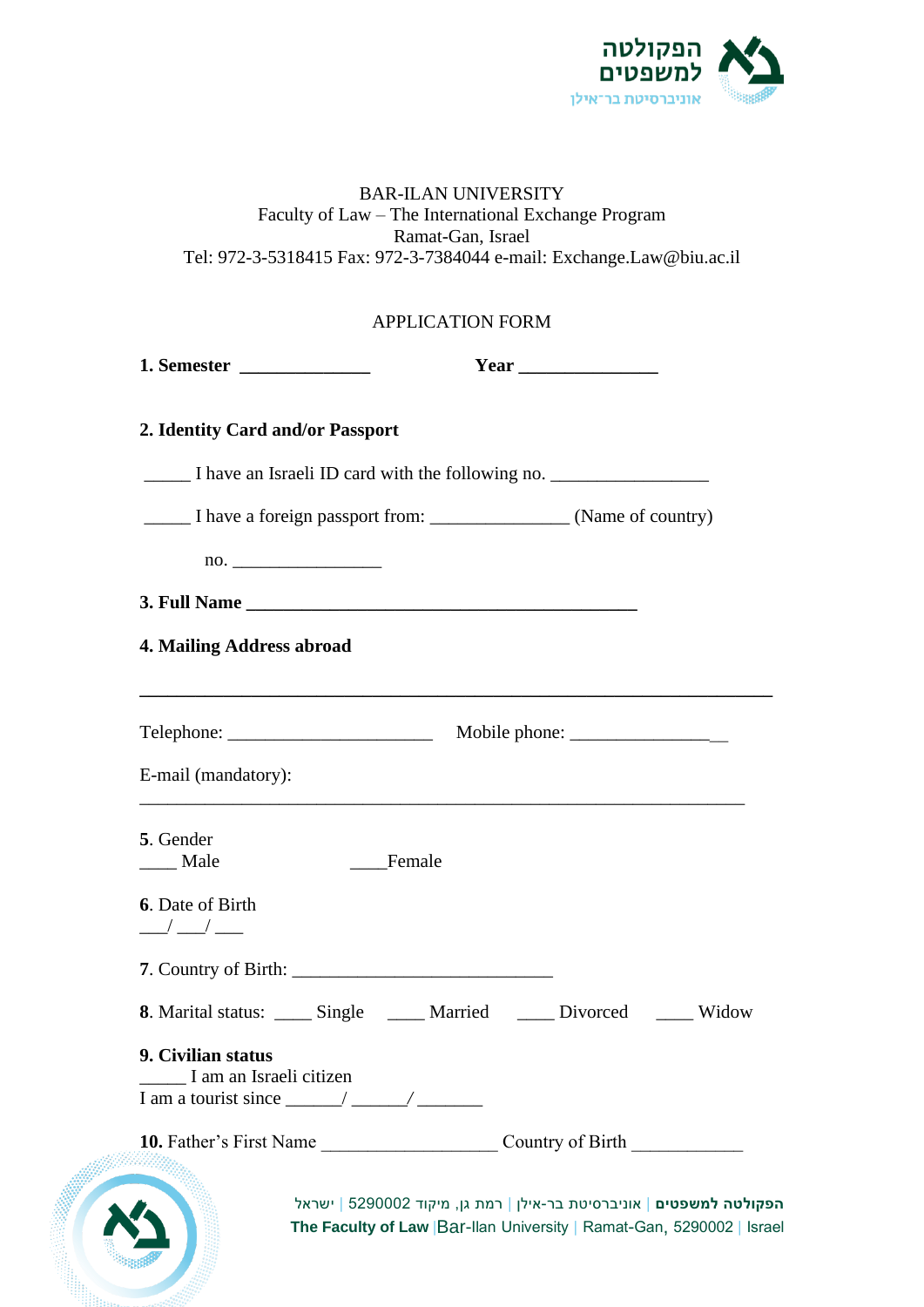

|                                                                                                                 | אוניבו טיעונבו איקן                                                                                                                                                         | <b>SARRED</b> |
|-----------------------------------------------------------------------------------------------------------------|-----------------------------------------------------------------------------------------------------------------------------------------------------------------------------|---------------|
|                                                                                                                 | 11. Mother's First Name Country of Birth                                                                                                                                    |               |
| Score:                                                                                                          | 12. TOEFL Exam (If the language of the partner institution is not English)<br>__ I have taken/__ will take the TOEFL exam on: Date _______                                  |               |
| 13. Academic studies                                                                                            | I am currently studying towards the following academic degree _____ B.A. _____ M.A.                                                                                         |               |
| __ I have the following degree __ B.A. __ M.A.                                                                  |                                                                                                                                                                             |               |
| 14. Write a few words about yourself                                                                            |                                                                                                                                                                             |               |
|                                                                                                                 |                                                                                                                                                                             |               |
|                                                                                                                 |                                                                                                                                                                             |               |
|                                                                                                                 |                                                                                                                                                                             |               |
| its administration.                                                                                             | I declare that the above details are true and should I get accepted to the Exchange<br>Program I promise to abide by all the rules and decisions of Bar Ilan University and |               |
| DOCUMENTS REQUIRED                                                                                              | The following documents should be attached to your application:                                                                                                             |               |
| 1. Two recent photographs.<br>2. Copy of first page of passport or ID card.<br>3. Certificate of TOEFL results. | 4. If you have studied partial degree studies, please attach certified records.<br>5. If you have a B.A. degree, please attach a copy of your Diploma.                      |               |

All documents should be sent to the following address:

The Exchange Program (Students Office – Ms. Ortal Shemesh) Faculty of Law Bar-Ilan University Ramat-Gan 52900 Israel



**הפקולטה למשפטים** | אוניברסיטת בר-אילן | רמת גן, מיקוד 5290002 | ישראל **The Faculty of Law** |Bar-Ilan University | Ramat-Gan, 5290002 | Israel